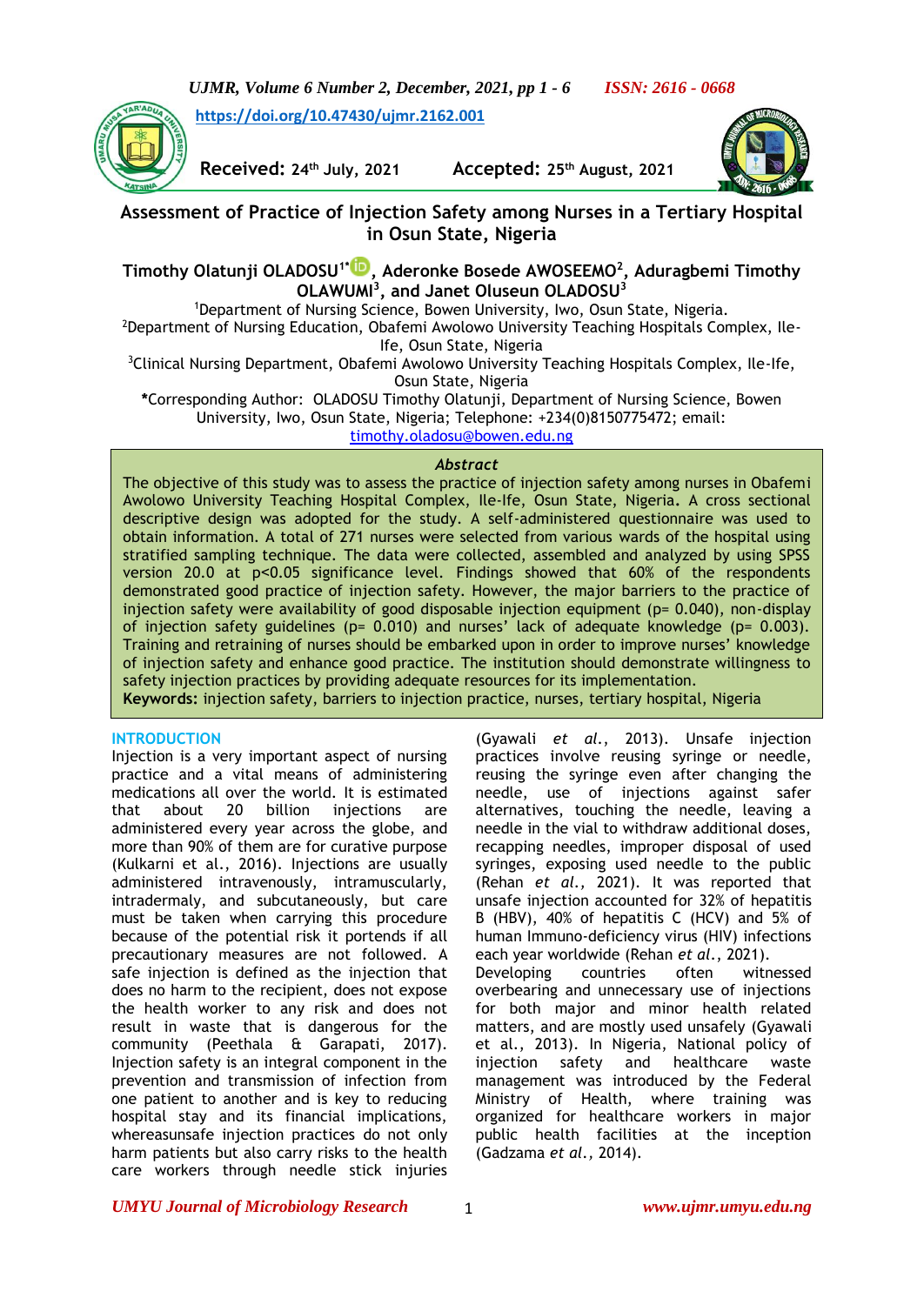Implementation and sustainability of policies is a herculean task in most developing countries, even as Gyawali, *et al.* (2013), reported that most injection providers had not been trained on safe injection practices in the previous years, with lack of guidelines for safety practice and medical waste management, hence the need for this study

The objective of this study was to assess the practice of injection safety among nurses in Obafemi Awolowo University Teaching Hospital Complex, Ile-Ife, Osun State, Nigeria

### **MATERIALS AND METHODS**

A cross sectional hospital-based study was conducted among nurses in Obafemi Awolowo University Teaching Hospitals Complex, Ile-Ife, Osun State, Nigeria.

Taro Yamane formula was used to estimate the sample size  $n = N / [1 + N(e^2)]$ . Where,  $n =$ desired sample size;  $N =$  population size (839); e = limit of sampling error set at 5%. Computing with the above formula gave a sample size of 270.9. Hence, a sample size of 271 was used for the study.

Stratified sampling technique was adopted to recruit consenting nurses until the required sample size was reached. As at the time of data collection, there were 839 clinical nurses employed in the institution who were working in 6 different units of the hospital. The study sample were proportionally selected from the 6 units as follows; 40 nurses were recruited from Unit I (Phase I), 57 nurses were recruited from Unit II (Phase II), 64 nurses from Unit III (Phase IVA) and 34 nurses were recruited from Unit IV (Phase IVB), 75 nurses were recruited from Unit V (Wesley Guild Hospital unit), while 1 nurse was recruited from Unit VI (Dental unit). The participants were selected following their willingness to participate and on first come, first recruited method.

A questionnaire was developed and validated for this study to obtain data from nurses on their practices of injection safety. The questionnaire comprised of 3 subsections and a total of 28 items. Section A consists of 7 items which assessed the socio-demographic characteristics of the respondents. Section B consists of 14 items which assessed the practice of injection safety and Section C consist of 7 items which assessed barriers to implementation of injection safety practices. The piloting of the developed tool was performed on a sample of 20 nurses who were selected based on similarity to the study sample. The questionnaire was modified as

appropriate before administration on the sample population.

#### **Ethical approval**

Ethical approval was obtained from the Research and Ethics Committee of Obafemi Awolowo University Teaching Hospitals, Ile-Ife with the approval number ERC/2020/06/07. Permission was sought from the Head of Clinical Nursing Department. The description of the study was provided to the nurses, and emphasis was made that participation was voluntary. The nurses were informed that they have the right to withdraw at any stage of the study.

#### **Data analysis**

The data obtained were cleaned to ensure that it is free from all possible errors such as omissions and incompleteness. The cleaned data were then entered directly into Statistical Package for Social Sciences (SPSS) by IBM SPSS Inc. of Chicago, Illinois, USA Version 20 for statistical package analysis to generate descriptive statistics. The relationship between variables was determined using chi-square test with statistical significance set at p-value < 0.05.

#### **RESULTS**

As reflected in table 1, majority (91.1%) of the participants in the study are females. More than half (55.4%) of them were aged 31-40 years. Majority (81.5%) of the respondents are married. Concerning religious practices, majority (93.4%) were Christians. Almost half (48.7%) of the respondents were holder of Bachelor of Nursing Science. Majority (88.6%) of the respondents were from the Yoruba tribe. More than three quarter (76%) of the participants were senior nursing staffs and more than a third (37.3%) have over 9 years of working experience.

Table 2 shows that majority (76.8%) of the respondents always prepare injection in a visibly clean, dedicated table or tray; 93.3% occasionally clean their hands using clean water and soap before and after injection; 94.5% occasionally protect themselves against the blood and body fluids of all patients regardless of diagnosis. Also, about 95.5% of the respondents occasionally make use of antiseptic solution to clean patient's skin before injection occasionally, and where 74.2% opined that needle stick injury occasionally occurs during improper handling; and 94.1% occasionally disposed their sharps and infectious waste in an appropriate container immediately. Figure 1 showed that the practice of injection safety was good among 60% of the respondents.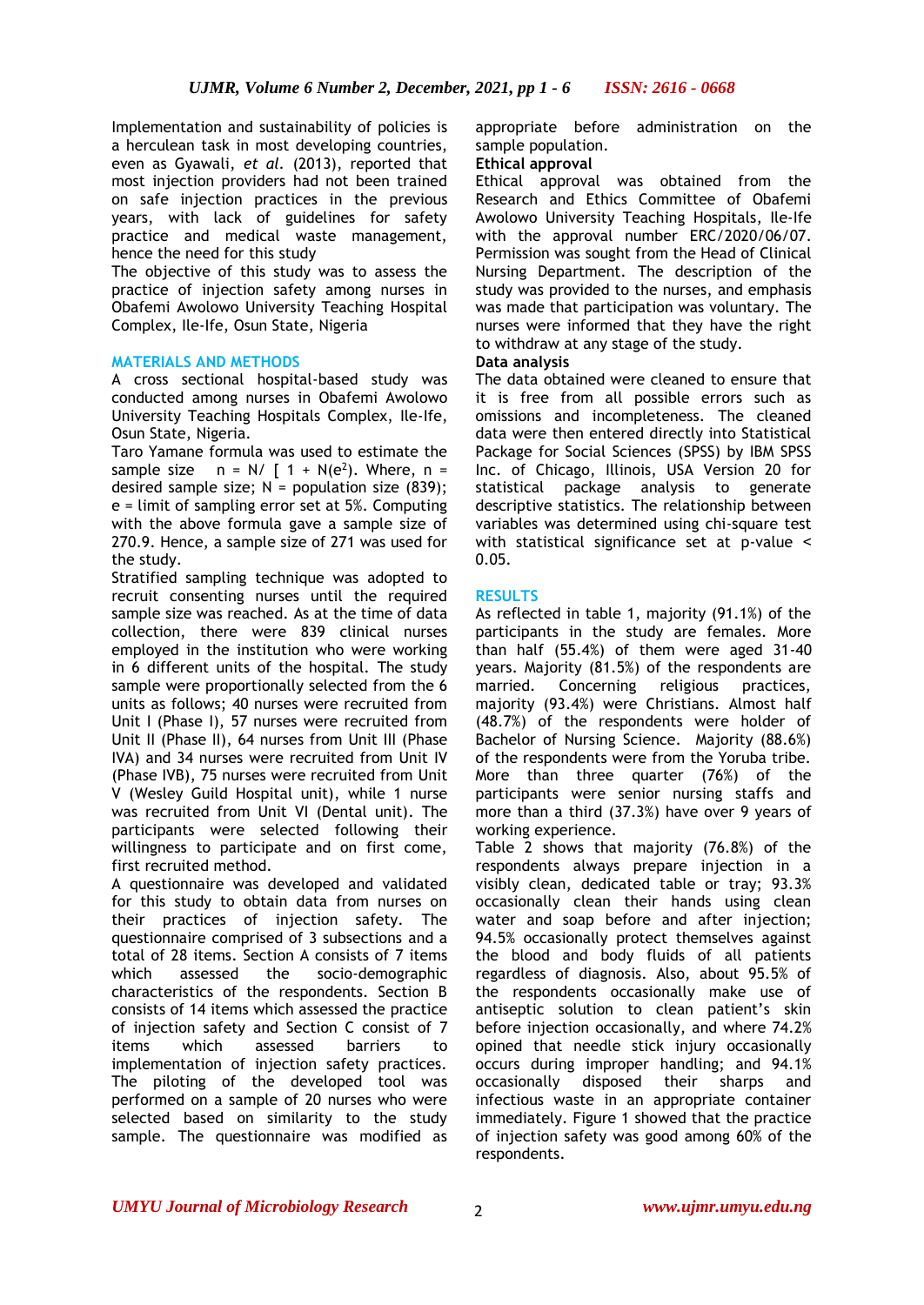The distribution of perceived barrier to the practice of injection safety was presented in table 3. The table revealed that availability of good disposable injection equipment (p=

0.040), non-display of injection safety guidelines (p= 0.010) and lack of knowledge of nurses (p= 0.003) have a significant influence on the practice of injection safety.

| Item description                  | <b>Options</b>                       | Frequency (n<br>$= 271$ | Percentage<br>(100%) |  |
|-----------------------------------|--------------------------------------|-------------------------|----------------------|--|
| Gender                            | Male                                 | 24                      | 8.9                  |  |
|                                   | Female                               | 247                     | 91.1                 |  |
| Age (years)                       | $21 - 30$                            | 60                      | 22.1                 |  |
|                                   | $31 - 40$                            | 150                     | 55.4                 |  |
|                                   | > 41                                 | 61                      | 22.5                 |  |
| <b>Marital Status</b>             | Single                               | 47                      | 17.3                 |  |
|                                   | Married                              | 221                     | 81.5                 |  |
|                                   | Divorced                             | 3                       | 1.1                  |  |
| Religion                          | Christianity                         | 253                     | 93.4                 |  |
|                                   | Islam                                | 14                      | 5.2                  |  |
|                                   | Traditional                          | 1                       | 1.4                  |  |
| Highest academic<br>qualification | RN/RM<br><b>BNSc</b><br>Postgraduate | 120<br>132<br>19        | 44.3<br>48.7<br>7.0  |  |
| <b>Tribe</b>                      | Yoruba                               | 240                     | 88.6                 |  |
|                                   | Igbo                                 | 24                      | 8.9                  |  |
|                                   | Hausa                                | 7                       | 2.6                  |  |
| Year of experience at work        | < 3 years                            | 64                      | 23.2                 |  |
|                                   | 3-6 years                            | 55                      | 19.2                 |  |
|                                   | 6-9 years                            | 54                      | 19.9                 |  |
|                                   | > 9 years                            | 101                     | 37.3                 |  |

# **Table 1: Socio-demographical Characteristics of the Respondents**

#### **Table 2: Distribution of the Level of Practice of Injection Safety**

| Item description                          | <b>Options</b>   | Frequency   | Percentage | $Mean \pm SD$   |
|-------------------------------------------|------------------|-------------|------------|-----------------|
|                                           |                  | $(n = 271)$ | (100%)     |                 |
| <b>Preparation of Injection Procedure</b> |                  |             |            |                 |
| I prepare injection in a visibly clean,   | <b>Never</b>     | 2           | 0.7        | $2.59 \pm 0.77$ |
| dedicated table or tray                   | <b>Sometimes</b> | 42          | 15.5       |                 |
|                                           | Occasionally     | 20          | 8.1        |                 |
|                                           | Always           | 205         | 75.6       |                 |
| Disposable syringe is taken from a        | Never            | 9           | 3.3        | $2.77 \pm 0.72$ |
| sterile unopened packet                   | <b>Sometimes</b> | 18          | 6.6        |                 |
|                                           | Occasionally     | 244         | 90.0       |                 |
|                                           | Always           | 0           | $\Omega$   |                 |
| I clean my hands using clean water and    | <b>Never</b>     |             | 0.4        | $2.86 \pm 0.53$ |
| soap before and after injection           | <b>Sometimes</b> | 18          | 6.6        |                 |
|                                           | Occasionally     | 251         | 92.6       |                 |
|                                           | Always           | 1           | 0.4        |                 |
| I use a new pair of gloves before giving  | Never            | 10          | 3.7        | $2.63 \pm 0.85$ |
| injection                                 | <b>Sometimes</b> | 35          | 12.9       |                 |
|                                           | Occasionally     | 226         | 83.4       |                 |
|                                           | Always           | 0           | $\Omega$   |                 |
| I cover my broken skin before coming to   | Never            |             | 0.4        | $2.94 \pm 0.38$ |
| work                                      | <b>Sometimes</b> |             | 2.2        |                 |
|                                           | Occasionally     | 261         | 97.4       |                 |
|                                           | Always           | 2           | 0.7        |                 |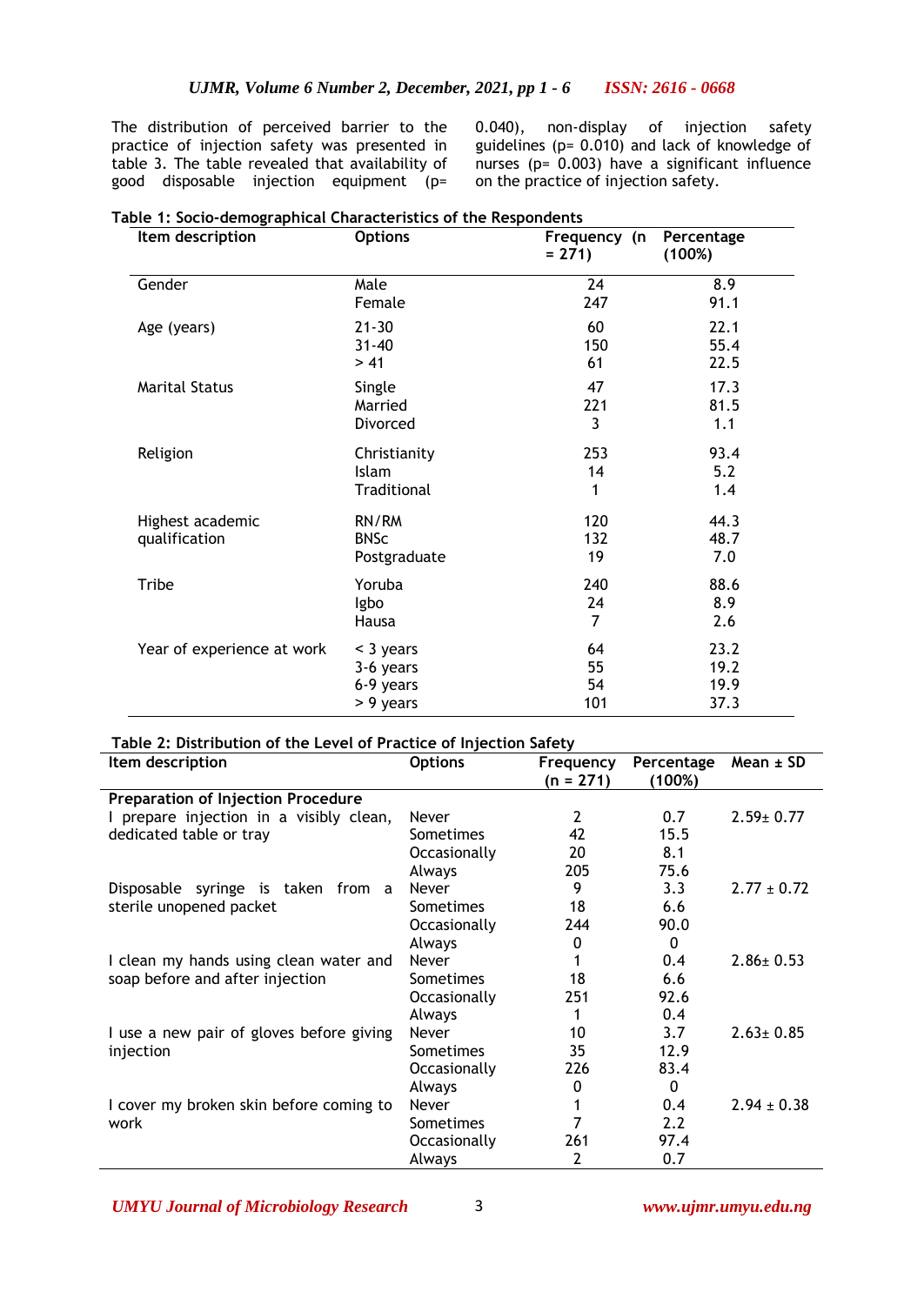| <b>Table 2 Continue</b>                              |                  |                          |                      |                 |
|------------------------------------------------------|------------------|--------------------------|----------------------|-----------------|
| Item description                                     | <b>Options</b>   | Frequency<br>$(n = 271)$ | Percentage<br>(100%) | $Mean \pm SD$   |
| I protect myself against the blood and               | Never            | 0                        | 0                    | $2.89 \pm 0.46$ |
| body fluids of all patients regardless of            | Sometimes        | 15                       | 5.6                  |                 |
| diagnosis                                            | Occasionally     | 256                      | 94.5                 |                 |
|                                                      | Always           | $\mathbf 0$              | 0                    |                 |
| I do use medications packaged for single             | Never            | 169                      | 62.4                 | $0.99 \pm 1.36$ |
| use for more than one patient                        | Sometimes        | 20                       | 7.4                  |                 |
|                                                      | Occasionally     | 81                       | 29.9                 |                 |
|                                                      | Always           | $\mathbf{1}$             | 0.4                  |                 |
| I take extra care while using scalpels,              | Never            | $\overline{\mathbf{4}}$  | 1.5                  | $2.89 \pm 0.51$ |
| razors, needles and syringes                         | Sometimes        | 9                        | 3.3                  |                 |
|                                                      | Occasionally     | 257                      | 94.8                 |                 |
|                                                      | Always           | 1                        | 0.4                  |                 |
| <b>Injection Administration</b>                      |                  |                          |                      |                 |
| I do antiseptic cleaning of patient's skin           | Never            | $\overline{2}$           | 0.7                  | $2.89 \pm 0.47$ |
| before injection                                     | Sometimes        | 11                       | 4.1                  |                 |
|                                                      | Occasionally     | 258                      | 95.2                 |                 |
|                                                      | Always           | $\mathbf 0$              | 0                    |                 |
| There is appropriate securing of patient             | Never            | $\mathbf 0$              | 0                    | $2.94 \pm 0.32$ |
| and intended puncture site                           | Sometimes        | $\overline{7}$           | 2.6                  |                 |
|                                                      | Occasionally     | 264                      | 97.4                 |                 |
|                                                      | Always           | 0                        | 0                    |                 |
| Needle<br>stick<br>injury<br>during<br><b>OCCULS</b> | Never            | 8                        | 3.3                  | $2.45 \pm 0.95$ |
| improper handling                                    | Sometimes        | 61                       | 22.5                 |                 |
|                                                      | Occasionally     | 201                      | 74.2                 |                 |
|                                                      | Always           | $\Omega$                 | 0                    |                 |
| <b>Waste Management Activities</b>                   |                  |                          |                      |                 |
| There is immediate disposal of sharps                | Never            | $\mathbf{1}$             | 0.4                  | $2.88 \pm 0.49$ |
| and infectious waste in an appropriate               | <b>Sometimes</b> | 15                       | 5.5                  |                 |
| container                                            | Occasionally     | 255                      | 94.1                 |                 |
|                                                      | Always           | $\mathbf 0$              | 0                    |                 |
| I do recap used needle with two hands                | Never            | 220                      | 81.2                 | $0.46 \pm 1.04$ |
|                                                      | Sometimes        | 14                       | 5.2                  |                 |
|                                                      | Occasionally     | 37                       | 13.7                 |                 |
|                                                      | Always           | $\mathbf 0$              | 0                    |                 |
| Improper disposal of sharps cause injury             | Never            | 13                       | 4.8                  | $2.68 \pm 0.83$ |
|                                                      | Sometimes        | 24                       | 8.9                  |                 |
|                                                      | Occasionally     | 234                      | 86.3                 |                 |
|                                                      | Always           | $\Omega$                 | 0                    |                 |



**Figure 1: Overall level of practice of Injection Safety**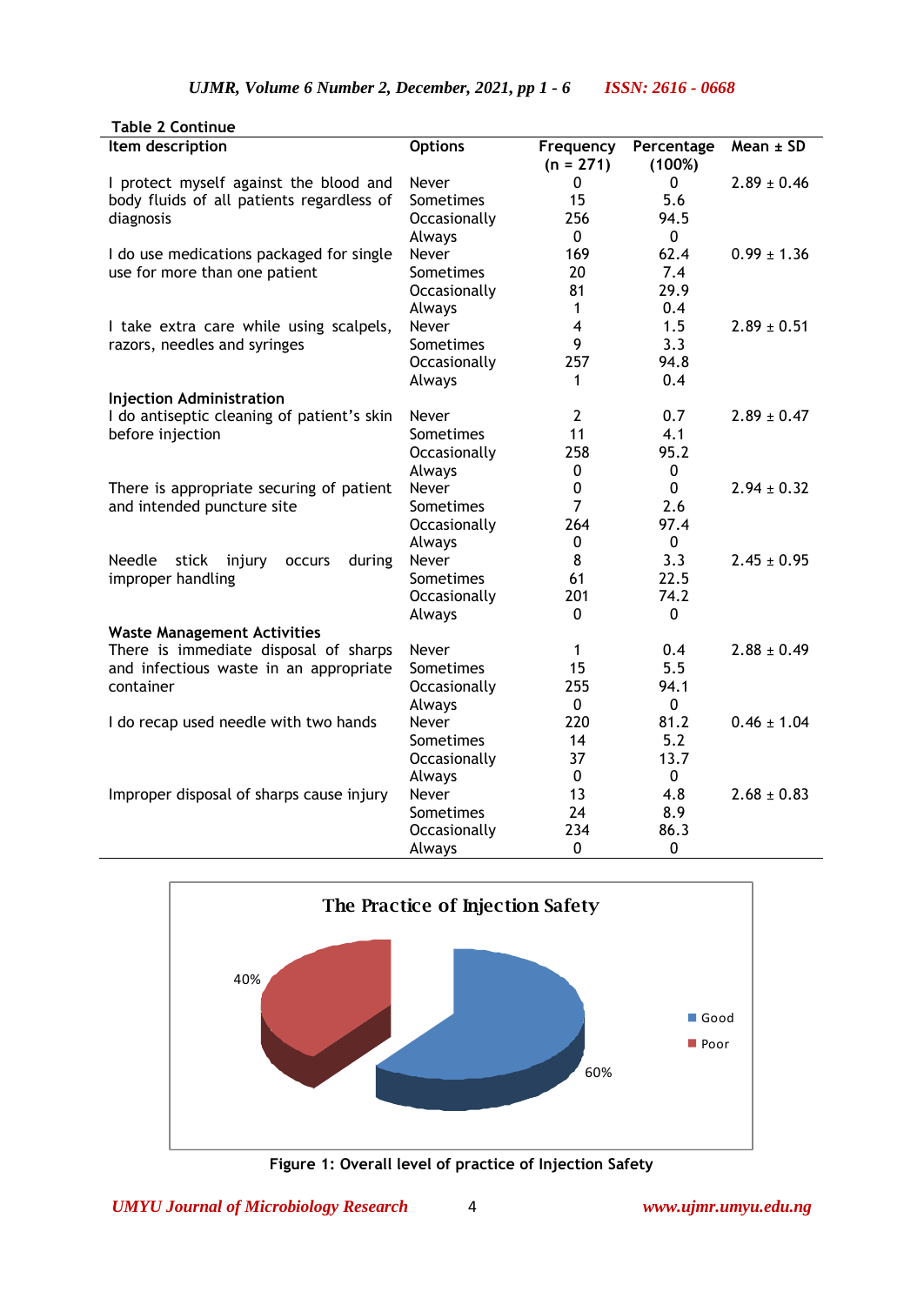| <b>Items</b>                                           | Practice of Injection | .,                | Chi    | P value  |
|--------------------------------------------------------|-----------------------|-------------------|--------|----------|
|                                                        | safety                |                   | square |          |
|                                                        | Poor                  | Good              |        |          |
| Availability of good disposable injection equipment:   |                       |                   |        |          |
| No                                                     | $\mathbf{2}$          | $12 \overline{ }$ | 4.236  | $0.040*$ |
| Yes                                                    | 108                   | 149               |        |          |
| Regular running water and soap for cleansing of hands: |                       |                   |        |          |
| No                                                     |                       |                   |        |          |
| Yes                                                    | 42                    | 46                | 2.753  | 0.097    |
|                                                        | 68                    | 115               |        |          |
| Non display of injection safety guidelines             |                       |                   |        |          |
| No                                                     | 57                    | 58                | 6.673  | $0.010*$ |
| Yes                                                    | 53                    | 103               |        |          |
| Lack of training and retraining:                       |                       |                   |        |          |
| No                                                     | 26                    | 37                | 0.016  | 0.900    |
| Yes                                                    | 84                    | 124               |        |          |
| Emergency nature of some cases and work pressure:      |                       |                   |        |          |
| No                                                     | 46                    | 65                | 0.056  | 0.812    |
| Yes                                                    | 64                    | 96                |        |          |
| Shortage of nurses:                                    |                       |                   |        |          |
| No                                                     | 68                    | 106               | 0.460  | 0.498    |
| Yes                                                    | 42                    | 55                |        |          |
| Nurses' lack of adequate knowledge is a major barrier: |                       |                   |        |          |
| No                                                     |                       |                   |        |          |
| Yes                                                    | 55                    | 56                | 11.718 | $0.003*$ |
|                                                        | 55                    | 105               |        |          |

**Table 3: Barriers facing the implementation of Injection Safety Practices**

p˂ 0.05\*

#### **DISCUSSION**

The participants of this study were predominantly females. It is not uncommon to have female's majority on studies among nurses, as the profession have been stereotyped as a female dominated profession. Almost half (48.7%) of the respondents had Bachelor of Nursing Science while more than a third (37.3%) have over 10 years of work experience. This is similar to the report of a study among healthcare workers in Jigawa State, North-western Nigeria where majority were in their early careers whose work experience were within the range of 1 – 10years (Abubakar *et al.*, 2019).

It was found out in this study that majority (60%) had good practice while the practice of injection safety was poor among 40% of the respondents. Findings from this study was similar to the report of Ijachi *et al*., where 79.8% of the healthcare professionals had appropriate practice of injection safety (Ijachi et al., 2016). Anwar *et al.* (2019), also reported a high score (97.6% and 98%) of safe injection practices among nurses in their study, but our finding was contradicted by the report of Birhanu *et al.* (2019), where 25.5% had good practice of injection safety. Another author reported that in a study among injection services providers/phlebotomist, the respondents had good knowledge of injection Furthermore, the availability of disposable injection equipmentas a barrier to practice of

safety but majority were not complying with recommended guideline of infection control and aseptic techniques (Gadzama *et al*., 2014). The Barriers to the practice of injection safety were identified to be lack of knowledge of nurses (p= 0.003), non-display of injection safety guidelines ( $p= 0.010$ ) and availability of good disposable injection equipment (p= 0.040).In this study, the lack of knowledge of nurses as reported as a barrier could be likened to the report of Birhanu *et al.* (2019), where only 28.7% of the nurses had good knowledge on injection safety. The education and knowledge that nurses garnered while in training is of essence but more important is onthe-job training on current injection policy and guidelines. This has become increasingly important as knowledge gained through basic professional training has a half-life of 2.5years, and such training is expected to expire by the fifth-year post graduation (Chong et al., 2011). The need for a written guideline on injection safety which will be conspicuously placed at designated areas of the wards cannot be overemphasized, even as the World Health Organization advised that setting up a national standard for safe and appropriate use of injections is the first step before assessment of injection practices as it will provide a target value upon which the assessment will be based (WHO, 2003).

injection safety in this study is similar to the findings of Gadzama *et al.* (2014), where the

*UMYU Journal of Microbiology Research www.ujmr.umyu.edu.ng*